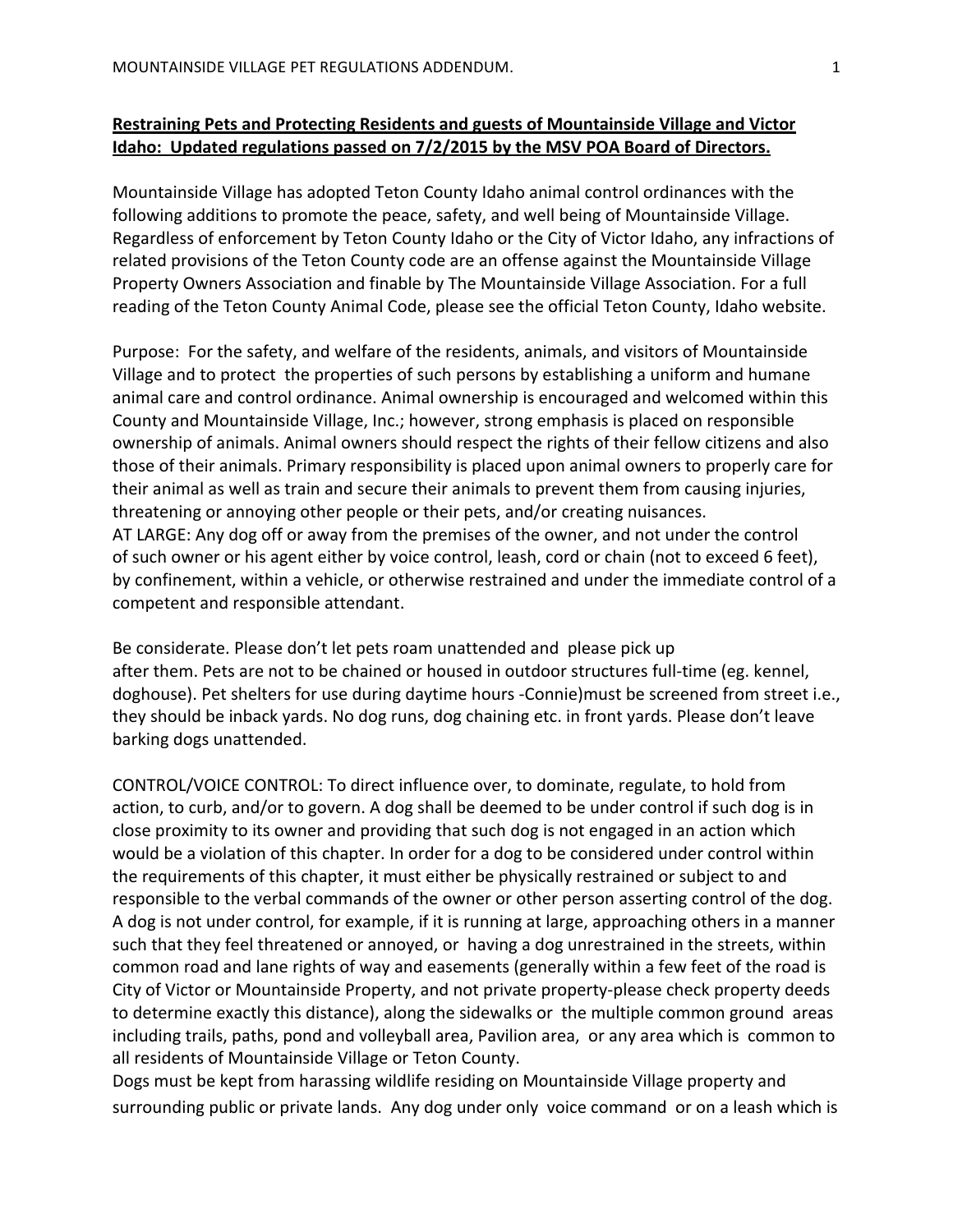found to harass wildlife, particularly the deer and elk population which uses the Mountainside Village hill and meadow ground for their winter range, shall be notified and warned of a violation. Should dog be found to harass wildlife again at anytime, the fine schedule shall be implemented. Additionally, Fish and Game shall be notified.

**VICIOUS** DOG: A dog which when not provoked, in a vicious or terrorizing manner, approaches any person in an apparent attitude of attack or threat upon the streets, sidewalks, any public grounds or places or private property not owned or possessed by the **owner of the dog; or a dog with a known propensity, tendency or disposition to attack** unprovoked, to cause injury or to otherwise endanger the safety of persons or domestic animals; or any dog which bites, inflicts injury, assaults or otherwise attacks a person or domestic animal without provocation; or any dog owned or harbored primarily or in part for the purpose of fighting.

Notwithstanding the foregoing, no domestic dogs or animals shall be within the Common Area and Private or Public Streets that are deemed by the Board to be vicious or potentially dangerous dogs. All vicious, threatening and potentially dangerous dogs must be kept indoors or in a secure (preferably fenced if lot size and lot area allows as determined by Mountainside POA Board of Directors) area within the Owner's Lot from which it cannot escape, and into which children, or other individuals or other pets cannot trespass.

### **LICENSES**

A. Required:

1. License Required; Fee: All owners of dogs over six (6) months of age within Teton County must pay a license tax as set forth by resolution of the Teton County Board of Commissioners, and all dogs shall wear at all times in public the metal tag or disc bearing the year of issue, the name of the county, and a license number. Licenses shall be renewed on a yearly basis.

### 4: **RESTRAINT**; **NUISANCE**

## A. Restraint

All dogs shall be restrained so as not to interfere with pedestrian traffic, any public sidewalk or entrance to any building frequented by the general public. A dog that is vicious at any time will not be considered restrained.

B. Nuisance:

1. Violation: It is unlawful for any owner of an animal to fail to exercise the reasonably necessary proper care of his/her animal in order to prevent it from disturbing the peace and quiet of persons residing in ONE or more residences in the neighborhood by allowing such animal to continue barking, howling and/or whining audible beyond the property line of the premises on which the dog is located for more than: a. Fifteen (15) minutes with less than 1 minute intervals or thirty (30) minutes intermittently between the hours of 10:00 p.m. and

7:00 a.m. prevailing time.